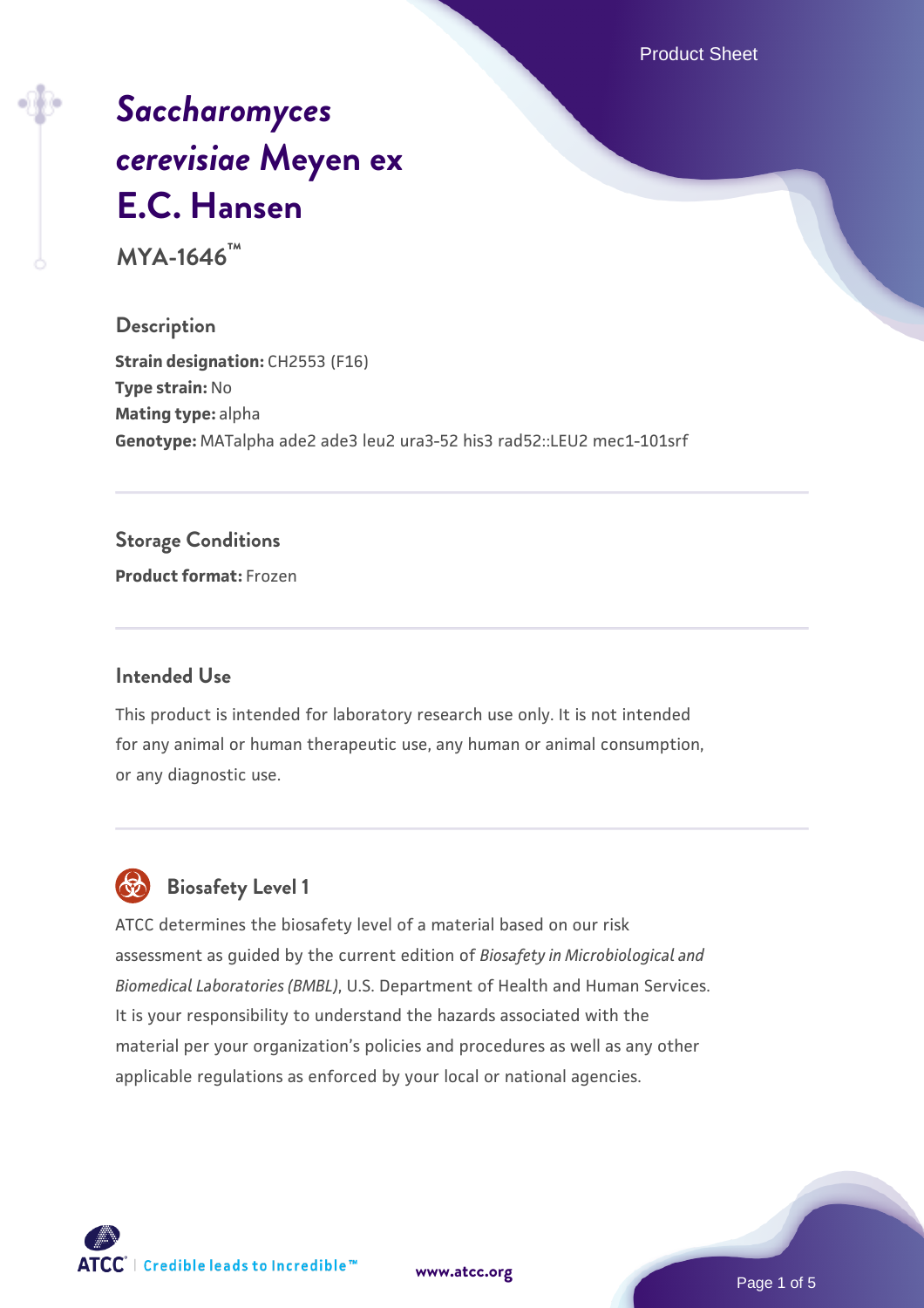ATCC highly recommends that appropriate personal protective equipment is always used when handling vials. For cultures that require storage in liquid nitrogen, it is important to note that some vials may leak when submersed in liquid nitrogen and will slowly fill with liquid nitrogen. Upon thawing, the conversion of the liquid nitrogen back to its gas phase may result in the vial exploding or blowing off its cap with dangerous force creating flying debris. Unless necessary, ATCC recommends that these cultures be stored in the vapor phase of liquid nitrogen rather than submersed in liquid nitrogen.

### **Certificate of Analysis**

For batch-specific test results, refer to the applicable certificate of analysis that can be found at www.atcc.org.

## **Growth Conditions**

**Medium:**  [ATCC Medium 1245: YEPD](https://www.atcc.org/-/media/product-assets/documents/microbial-media-formulations/1/2/4/5/atcc-medium-1245.pdf?rev=705ca55d1b6f490a808a965d5c072196) **Temperature:** 25°C

### **Material Citation**

If use of this material results in a scientific publication, please cite the material in the following manner: *Saccharomyces cerevisiae* Meyen ex E.C. Hansen (ATCC MYA-1646)

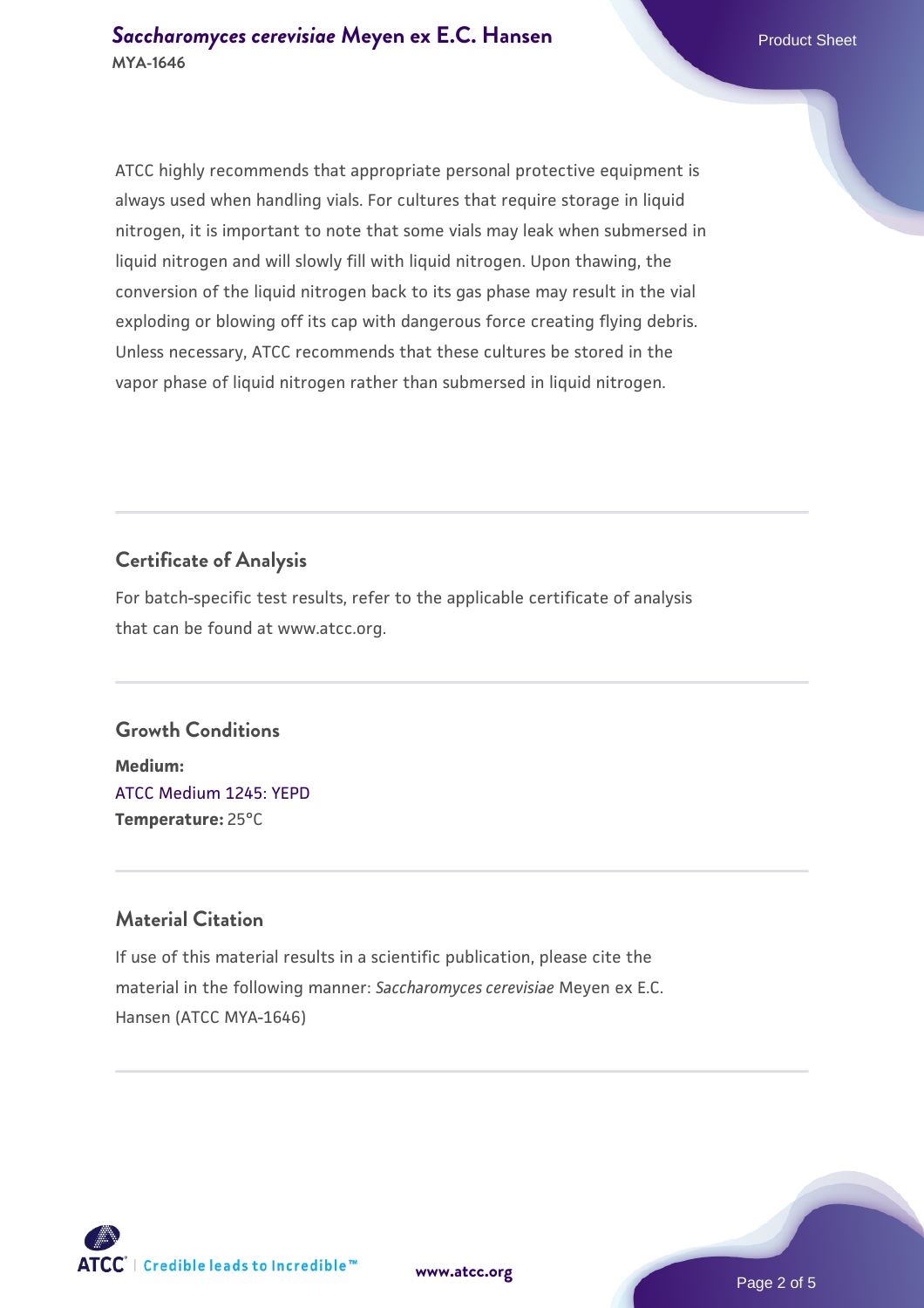# **[Saccharomyces cerevisiae](https://www.atcc.org/products/mya-1646)** [Meyen ex E.C. Hansen](https://www.atcc.org/products/mya-1646)

**MYA-1646**

#### **References**

References and other information relating to this material are available at www.atcc.org.

#### **Warranty**

The product is provided 'AS IS' and the viability of ATCC® products is warranted for 30 days from the date of shipment, provided that the customer has stored and handled the product according to the information included on the product information sheet, website, and Certificate of Analysis. For living cultures, ATCC lists the media formulation and reagents that have been found to be effective for the product. While other unspecified media and reagents may also produce satisfactory results, a change in the ATCC and/or depositor-recommended protocols may affect the recovery, growth, and/or function of the product. If an alternative medium formulation or reagent is used, the ATCC warranty for viability is no longer valid. Except as expressly set forth herein, no other warranties of any kind are provided, express or implied, including, but not limited to, any implied warranties of merchantability, fitness for a particular purpose, manufacture according to cGMP standards, typicality, safety, accuracy, and/or noninfringement.

#### **Disclaimers**

This product is intended for laboratory research use only. It is not intended for any animal or human therapeutic use, any human or animal consumption, or any diagnostic use. Any proposed commercial use is prohibited without a license from ATCC.

While ATCC uses reasonable efforts to include accurate and up-to-date information on this product sheet, ATCC makes no warranties or representations as to its accuracy. Citations from scientific literature and

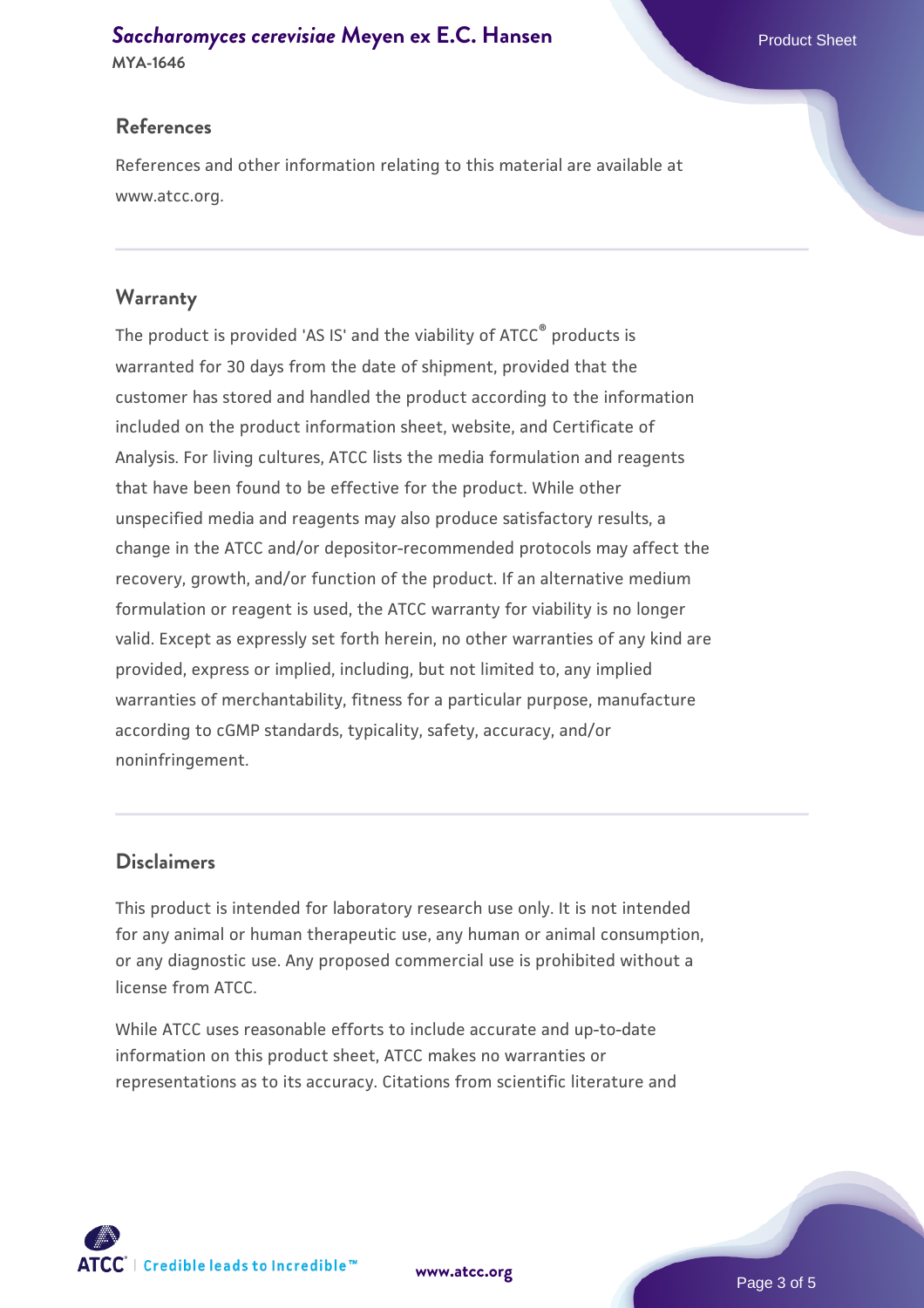#### **[Saccharomyces cerevisiae](https://www.atcc.org/products/mya-1646)** [Meyen ex E.C. Hansen](https://www.atcc.org/products/mya-1646) **MYA-1646**

patents are provided for informational purposes only. ATCC does not warrant that such information has been confirmed to be accurate or complete and the customer bears the sole responsibility of confirming the accuracy and completeness of any such information.

This product is sent on the condition that the customer is responsible for and assumes all risk and responsibility in connection with the receipt, handling, storage, disposal, and use of the ATCC product including without limitation taking all appropriate safety and handling precautions to minimize health or environmental risk. As a condition of receiving the material, the customer agrees that any activity undertaken with the ATCC product and any progeny or modifications will be conducted in compliance with all applicable laws, regulations, and guidelines. This product is provided 'AS IS' with no representations or warranties whatsoever except as expressly set forth herein and in no event shall ATCC, its parents, subsidiaries, directors, officers, agents, employees, assigns, successors, and affiliates be liable for indirect, special, incidental, or consequential damages of any kind in connection with or arising out of the customer's use of the product. While reasonable effort is made to ensure authenticity and reliability of materials on deposit, ATCC is not liable for damages arising from the misidentification or misrepresentation of such materials.

Please see the material transfer agreement (MTA) for further details regarding the use of this product. The MTA is available at www.atcc.org.

#### **Copyright and Trademark Information**

© ATCC 2021. All rights reserved. ATCC is a registered trademark of the American Type Culture Collection.

#### **Revision**

This information on this document was last updated on 2021-05-20